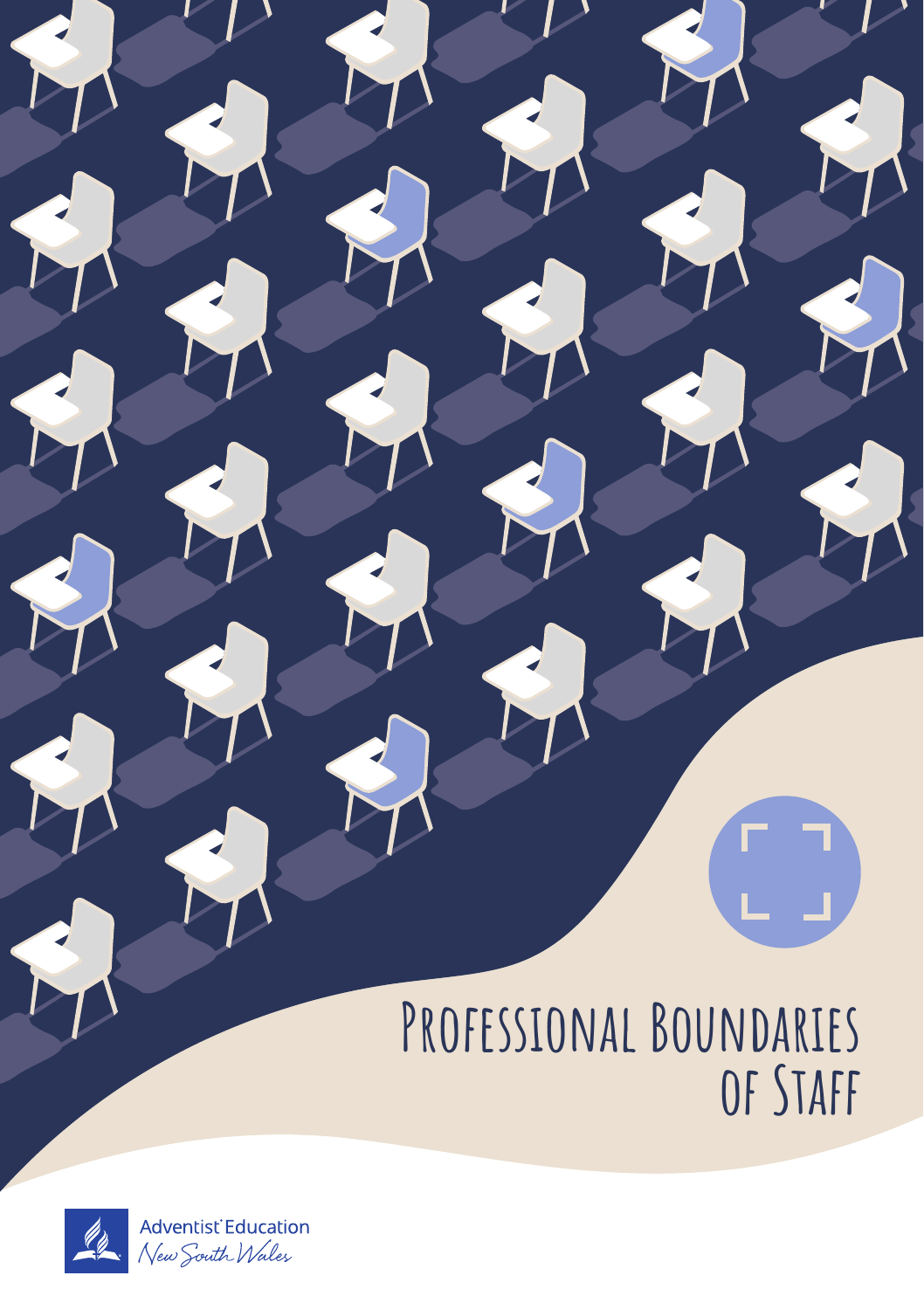This Policy applies to all Staff, including the Principal and the Leadership Team, Board of Directors members, teaching and non-teaching Staff, Volunteers, Contractors and External Education Providers (together, known as "Staff" for the purposes of this Policy only).

Staff hold a unique position of influence, authority, trust and power in relation to students at the School/College. As such, it is their duty, at all times, to maintain professional boundaries with students.

The Crimes Act 1900 (NSW) includes certain offences for persons, including teachers, whose position places them in a position of authority, with a child or young person.

A breach of staff-student professional boundaries may constitute sexual abuse, and a pattern of unprofessional conduct may indicate grooming behaviour.

The following Policy and guidelines are designed to raise awareness of situations where professional boundary violations may occur and some strategies to minimise the risk of boundary violations. The practice of protective behaviours at all times will also reduce the possibility of vexatious claims being brought against Staff.

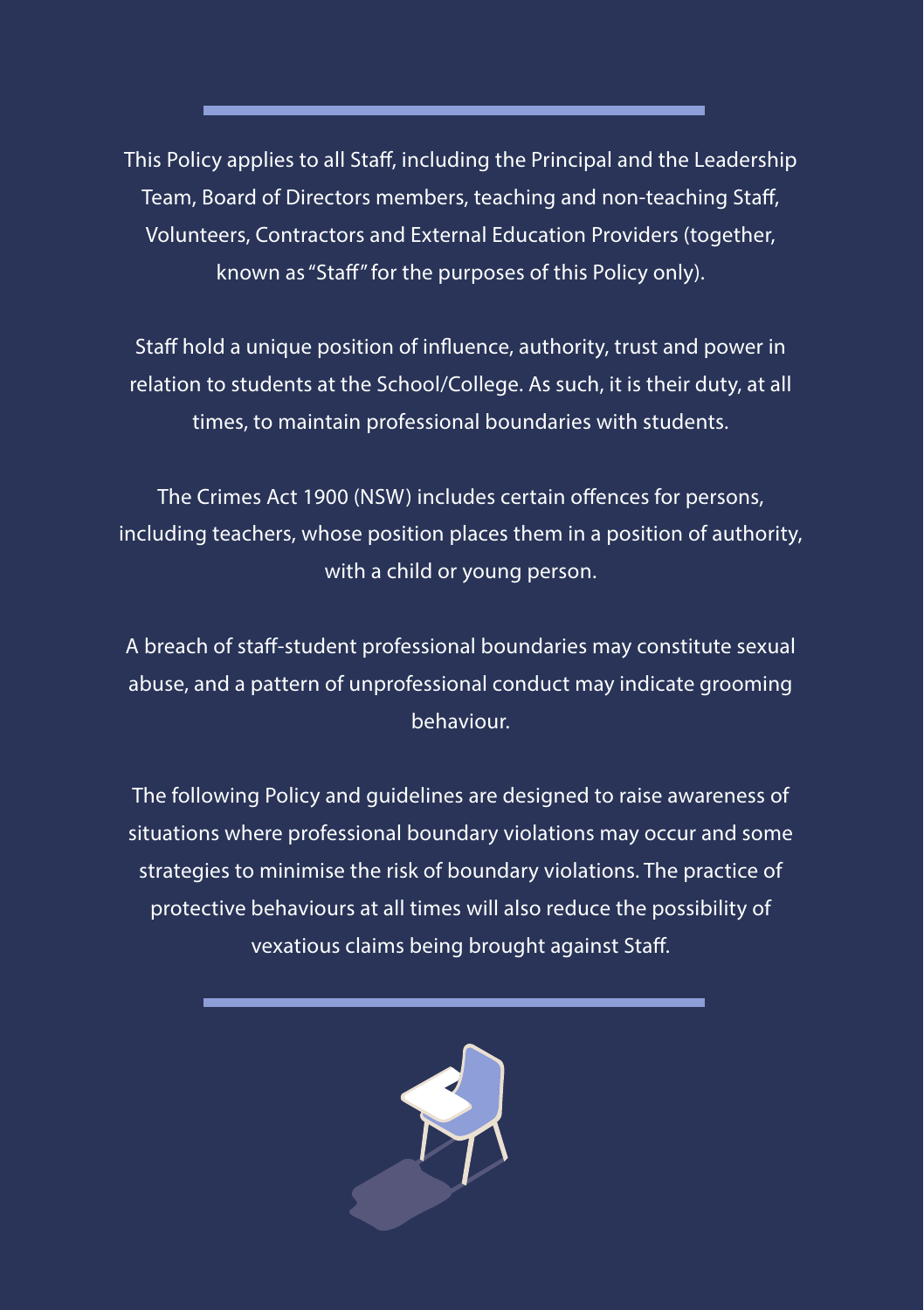#### Seventh-day Adventist Schools (NSW) Policy

Seventh-day Adventist Schools (NSW) is committed to providing a safe physical and emotional environment, where all of our students are respected and treated with dignity in an appropriate professional and caring manner, the risk of child abuse is minimised, and a safe and supportive child safe environment is maintained. It is our policy that:

Staff exercise their responsibilities in a way that recognises professional boundaries with regard to their relationships with students at all times

Staff interactions with students are professional at all times, including inside and outside of school hours

equal learning opportunities are given to each

Staff identify, discourage and reject any advances of a sexual nature initiated by a student

conflict of interest issues must be reported to the Principal, or the CEO/Executive Director of Education of the relevant Adventist Schools company, as soon as practicable

student without discrimination appropriate consequences will be applied to Staff who breach professional boundaries.

It is the School/College's policy that any breach of Staff and Student Professional Boundaries is a child safety incident that must be reported internally. Any breach that meets the threshold for external reporting must also be reported to the relevant external authority. For more information, refer to another public facing document called Responding to and Reporting Child Safety Incidents or Concerns.

#### What are Professional Boundaries?

Professional boundaries are parameters that describe the limits of a relationship in circumstances where one person (a student)

entrusts their welfare and safety to another person (a staff member), in circumstances where a power imbalance exists.

**The fact that Staff are in a unique position of trust, care, authority and influence with students means that there is always an inherent power imbalance that exists between them. It also means that professional boundaries must be established, maintained and respected at all times.**

In most cases this power imbalance is clear, however sometimes it may be more difficult to recognise, especially for younger staff members who may only be a few years older than

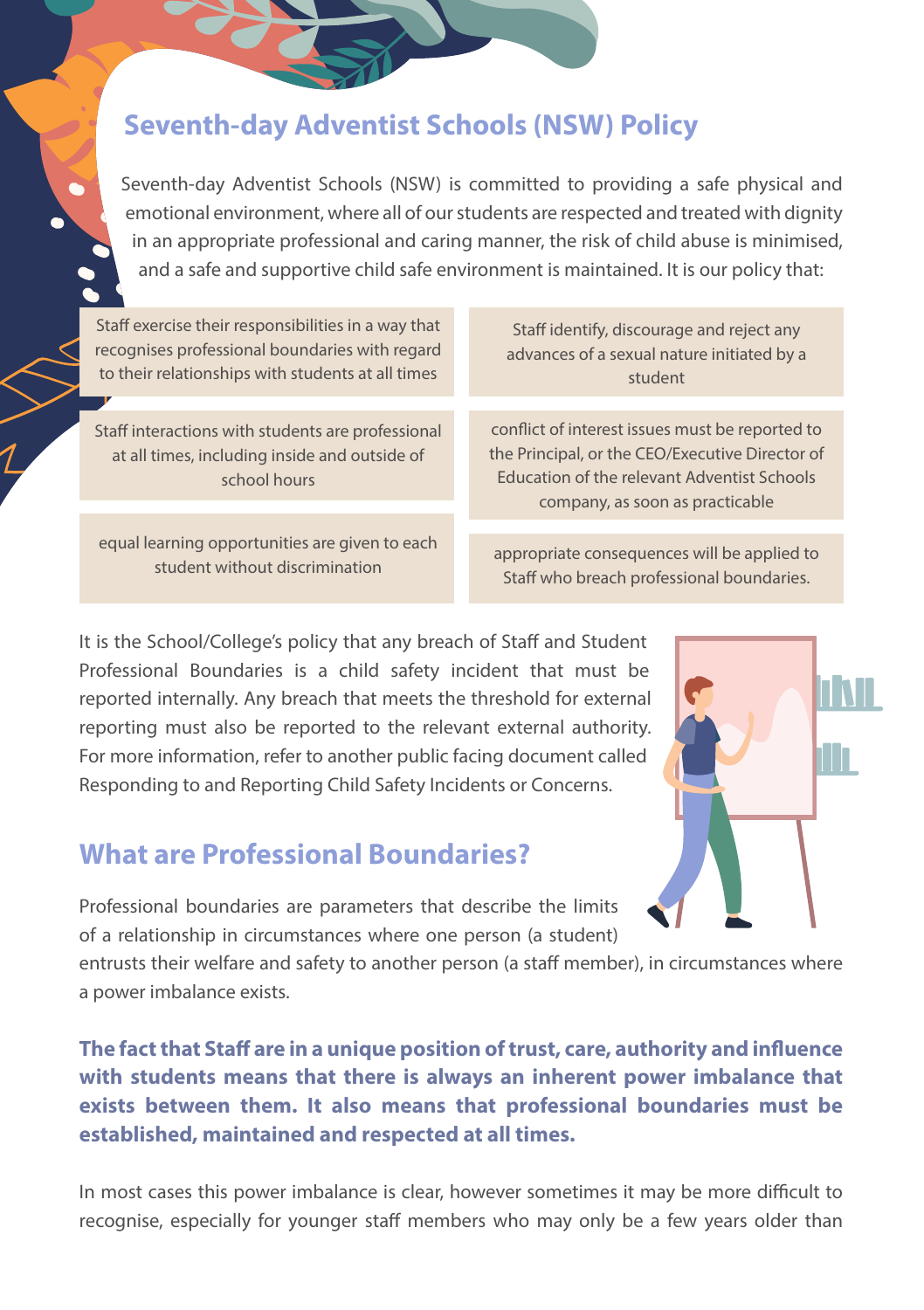their students. The following guidelines are not exhaustive, and given that sometimes 'grey areas' may occur, it is expected that all Staff (no matter their age or experience) use their own good judgment, think very carefully about the implications and potential consequences of engaging in certain behaviours with students, and always err on the side of caution.

When unsure about whether professional boundaries are being, or have been, or will be breached, ask yourself:

| Would I modify my<br>behaviour if a colleague<br>was present?                | Should I discuss this matter<br>with another colleague?                                   | How would I feel about<br>explaining my actions<br>at a staff meeting, to the<br>Principal, or to parents/<br>carers? |
|------------------------------------------------------------------------------|-------------------------------------------------------------------------------------------|-----------------------------------------------------------------------------------------------------------------------|
| Am I sharing information<br>for the student's benefit, or<br>for my benefit? | Am I dealing with this<br>student differently<br>from others in similar<br>circumstances? | Is my language or<br>demeanour different from<br>normal when dealing with<br>this particular student?                 |

#### Intimate Relationships

**Staff must not initiate or develop a relationship with any student that has, or can be interpreted as having, a romantic or sexual, rather than professional, basis. It is not relevant that the relationship is consensual, non-consensual, or condoned by parents/carers.**

Such relationships have a negative impact on the teaching and learning of students and colleagues and may carry a serious reputational risk for the staff member and, in turn, the School/College.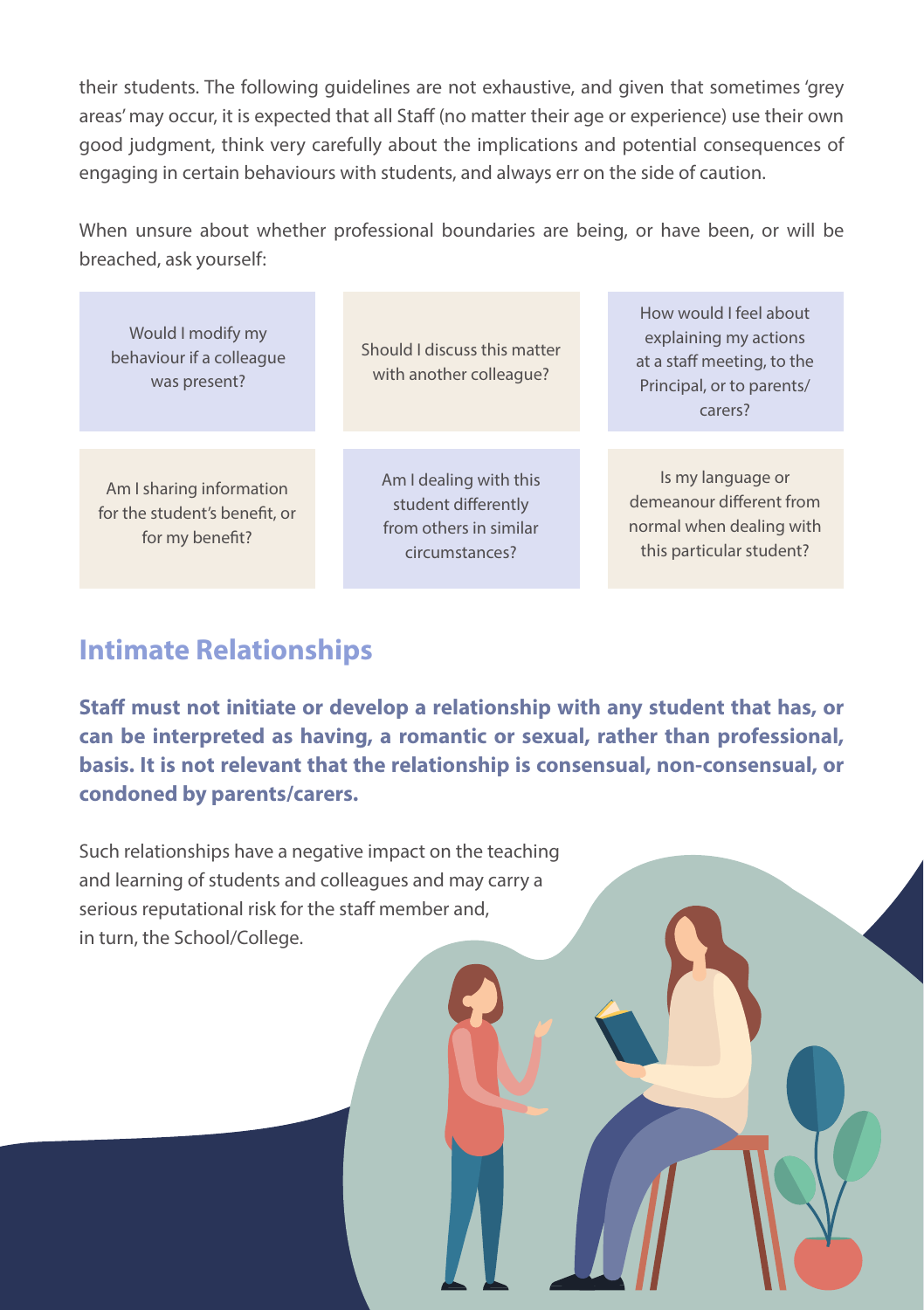The professional relationship of Staff and students may be breached by:



flirtatious behaviour or dating

unwarranted and inappropriate filming or photography



development of an intimate personal relationship



deliberate exposure to sexual behaviour of others (e.g. pornography)



sexual relations



having intimate contact without a valid context via written or electronic means (e.g. email, letters, telephone, text messages, social media sites or chatrooms)



the use of sexual innuendo, inappropriate language and/or material with students



going out, whether alone or in company, to social events such as the movies or dinner



unwarranted and inappropriate touching



exchanging gifts of a personal nature that encourages the formation of an intimate relationship

**Staff should also be aware that developing or encouraging romantic or sexual relationships with recent former students (over 18 years of age) may violate professional boundaries and are therefore strongly discouraged from doing so.**

> The imbalance of power and authority that exists



in the Staff/student relationship does not suddenly disappear after the student finishes their schooling. Staff should not assume that they will be protected from disciplinary action by claiming that a relationship began only after the student left the School/College as there may be a reasonable belief that the emotional intimacy of the relationship developed while the Staff/student relationship existed.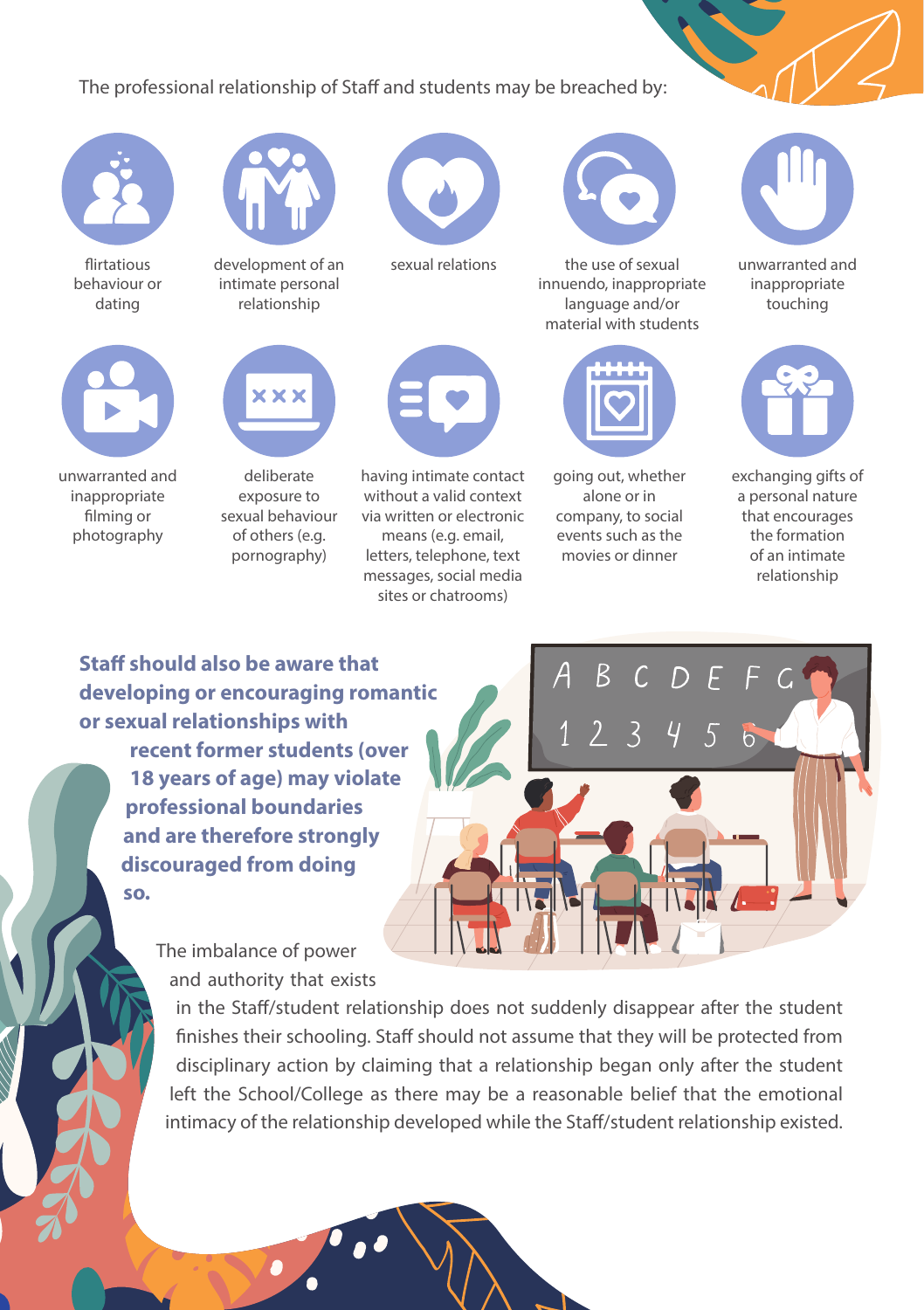#### Personal Relationships

Staff must not initiate or develop a relationship with any student that is or can be perceived or misinterpreted as having a personal rather than professional basis. This is regardless of whether the relationship is consensual, non-consensual, or condoned by parents/carers.

## **It is the student's perception of Staff behaviour and not the intention of the staff member that is important.**

An established and expected professional relationship between Staff and students may be compromised by Staff:

**attending parties or socialising with students outside of organised School/ College events (without parental/carer permission)**

**sharing personal details about their private lives with students**

**meeting with students outside of school hours without permission from the School/College**

Staff must recognise at all times that their role is not to be a "friend" or "parent" to a student.

#### Fair Learning Opportunities

The focus of teaching is effective student learning and as such, teachers are expected to support their students with their professional expertise so as to offer them the best education in their individual circumstances. The quality of teaching and learning between teachers and students characterises their relationship. Teachers should demonstrate their commitment to student learning by:



maintaining a safe and challenging learning environment that promotes mutual respect



recognising and developing each student's abilities, skills, and talents by catering to their individual abilities and respecting their individual differences



encouraging students to develop and reflect on their own values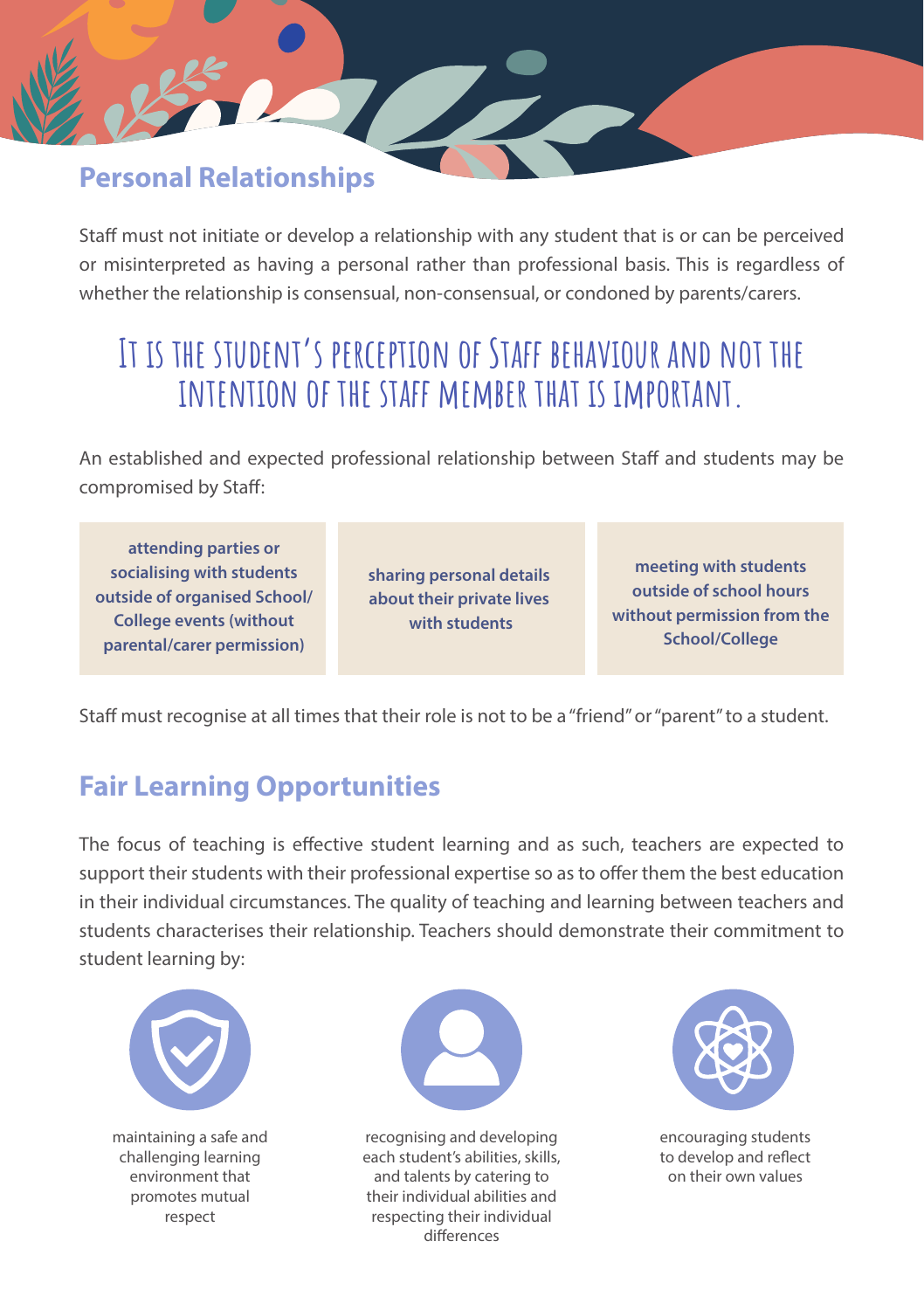

interacting with students without bias



not engaging in preferential treatment



not discriminating against any student on the basis of race, sex, sexuality, disability or religious or political conviction



 always making decisions in students' best interests

#### Electronic Communications between Staff and Students

It is expected that all Staff at the School/College will adhere to the following guidelines:

6

- all use of technology should be for educational purposes or for the organisation of co-curricular activities 1
- all email communication between Staff and students should be via the School/ College email system and reflect a professional Staff/student relationship 2
- Staff should not communicate with students via text message where it is not in a professional context 3
- Staff should not give out their personal telephone numbers or social media contact details 4
- Staff are not to accept or request students as "friends" on social media or otherwise use social media to communicate in any way that is not condoned or approved by the School/College 5



- Staff should not exchange personal pictures with a student
- teachers are not expected or encouraged to respond to concerns of parents/carers or students on holidays, weekends or in the evening 7
- 8 any student personal contact numbers or other personal contact details made available to the School/College should only be used for School/College communications.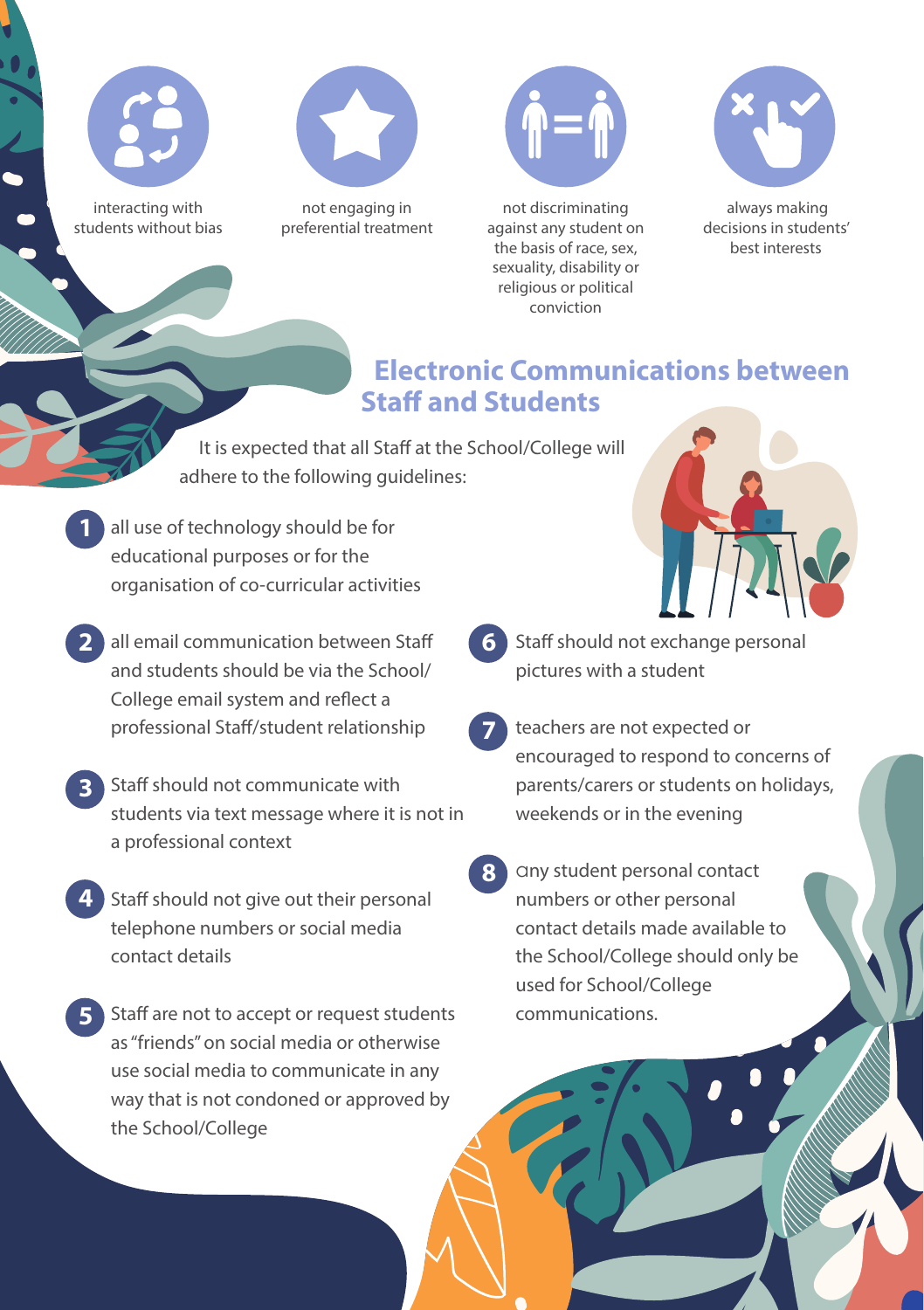#### Physical Contact with Students

All Staff should be aware that situations may arise that can be perceived in a manner that was not intended. For this reason, all Staff at the School/College should adhere to the following guidelines for contact with students both in and outside of School/ College grounds:

● Staff should avoid unnecessary physical contact with students

● minimal, non-lingering, non-gratuitous physical contact in the context of the situation is acceptable (e.g. congratulatory pat on the back or handshake)

● contact for sport, drama and dance instruction is acceptable in a class situation but not in a 1:1 situation. If physical contact is required for specific technical instructions, it must be brief and only with the consent of the student. Note that a student may withdraw consent for this contact either verbally or gesturally and Staff must remain vigilant whilst engaging in necessary contact situations. Once

consent has been withdrawn no further contact can be or should be made.

#### Off-Campus Excursions and Camps

During off-campus excursions or camps, the same physical contact guidelines apply as well as the following:



checking of sleeping arrangements, or supervising of students changing should be done, where possible, with another staff member present and always in a manner that respects students' privacy and personal space



always knock and advise of presence prior to entering a bedroom or dormitory



ensure that while in a bedroom or dormitory a strict Staff/ student relationship is upheld and that Staff do not engage in inappropriate behaviour, such as sitting on a student's bed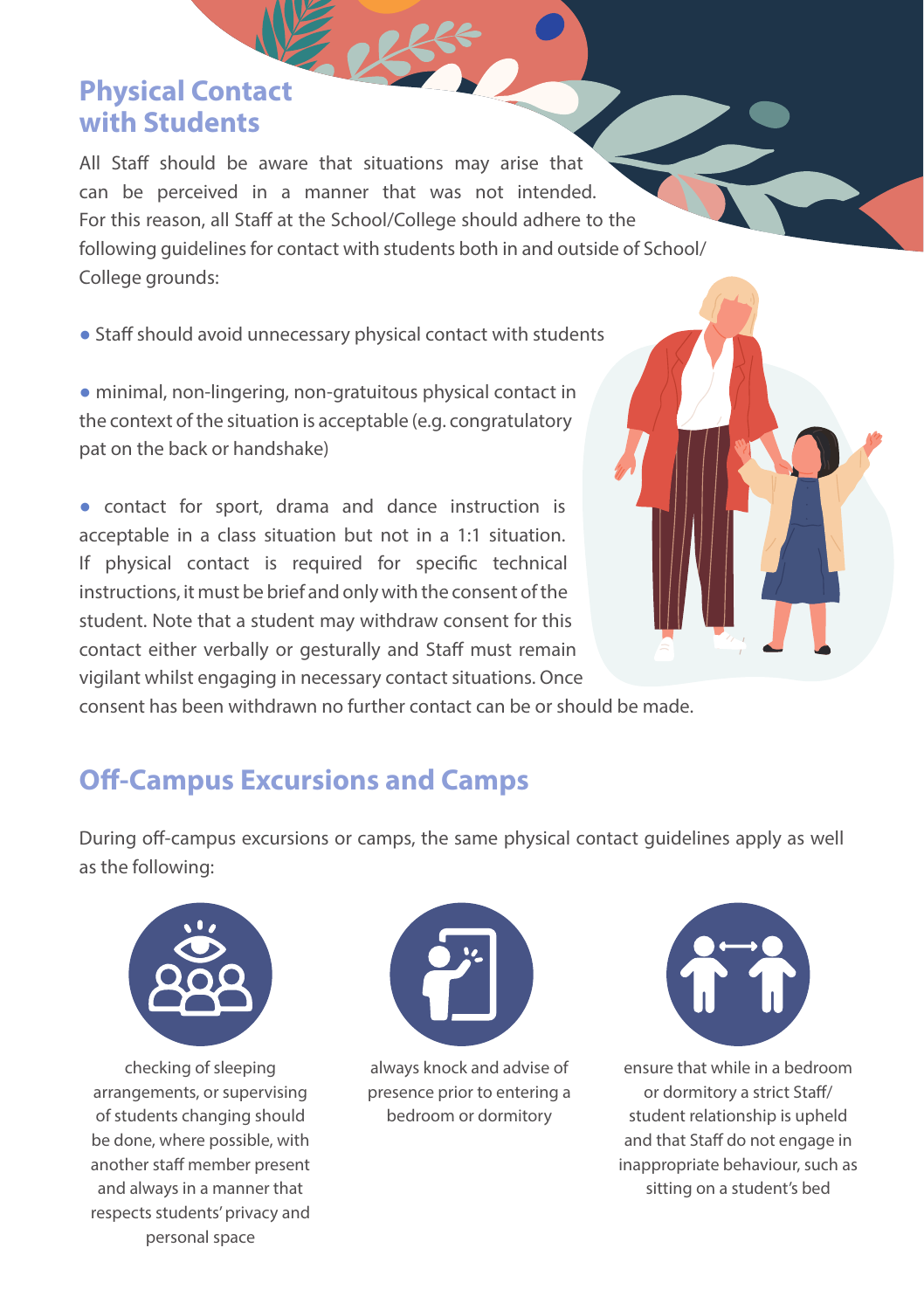#### **Managing Conflicts of Interest**

**Where personal relationships with students such as family relationships**  and close friendship networks exist, questions of conflicts of interest may **arise.**

This may be more prevalent in close or rural communities where professional boundaries may be tested due to the nature and size of the community. In these circumstances, Staff need to be far more diligent in developing and maintaining these boundaries.

Where a staff member feels that a conflict of interest may exist, they should notify the Principal, or the CEO/Executive Director of Education of the relevant Adventist Schools company if the conflict involves the Principal, and arrangements should be implemented to avoid the conflict situation if possible. For example, the teaching of students by a staff member with a conflict should be avoided.

Any significant decisions relating to these students in the School/College (such as the appointment of classes or selection in sports teams) should be referred to another staff member and endorsed by a supervisor.

#### Declarations of Staff /Student Interactions

To enable the School/ College to be aware of appropriate and inappropriate interactions between Staff and students, it is



Seventh-day Adventist Schools (NSW) policy that all Staff are encouraged to declare any interactions with students outside school hours. These interactions may include instances where the staff member is:

**related to the student**

**friends with the student's parents or family**

**given parental consent to interact with the student for academic purposes outside of school hours and the parent/** carer has notified the School/College.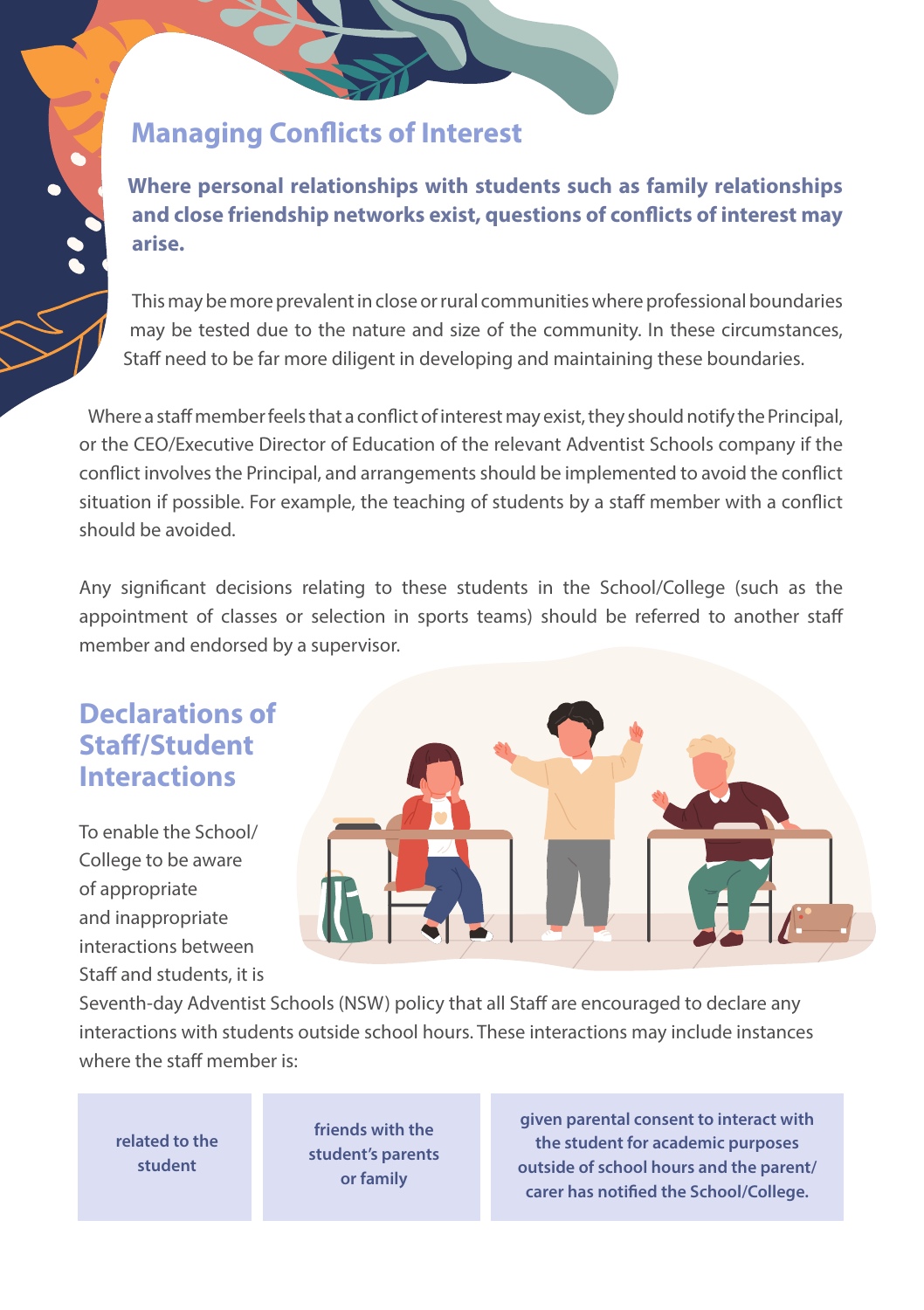Declarations by Staff about a relationship with students and their families outside of the School/ College context or about interactions that occur with the consent of the parent/carer must be verified by the parent/carer of the student.

These records are kept in accordance with our Child Safe Record Keeping and Human Resources policies.

#### Staff Responsibilities

All Staff must:



follow the guidelines as set out in this Policy



immediately report any conflicts of interest



remove themselves from decision making where a conflict has been identified.

**Seventh-day Adventist Schools (NSW) maintains records of all declarations made by staff members related to their interactions with students, or relationships with students, that exist outside of school hours or School/College premises. These records are made available to the parents/carers of a student upon request.**

**TNT**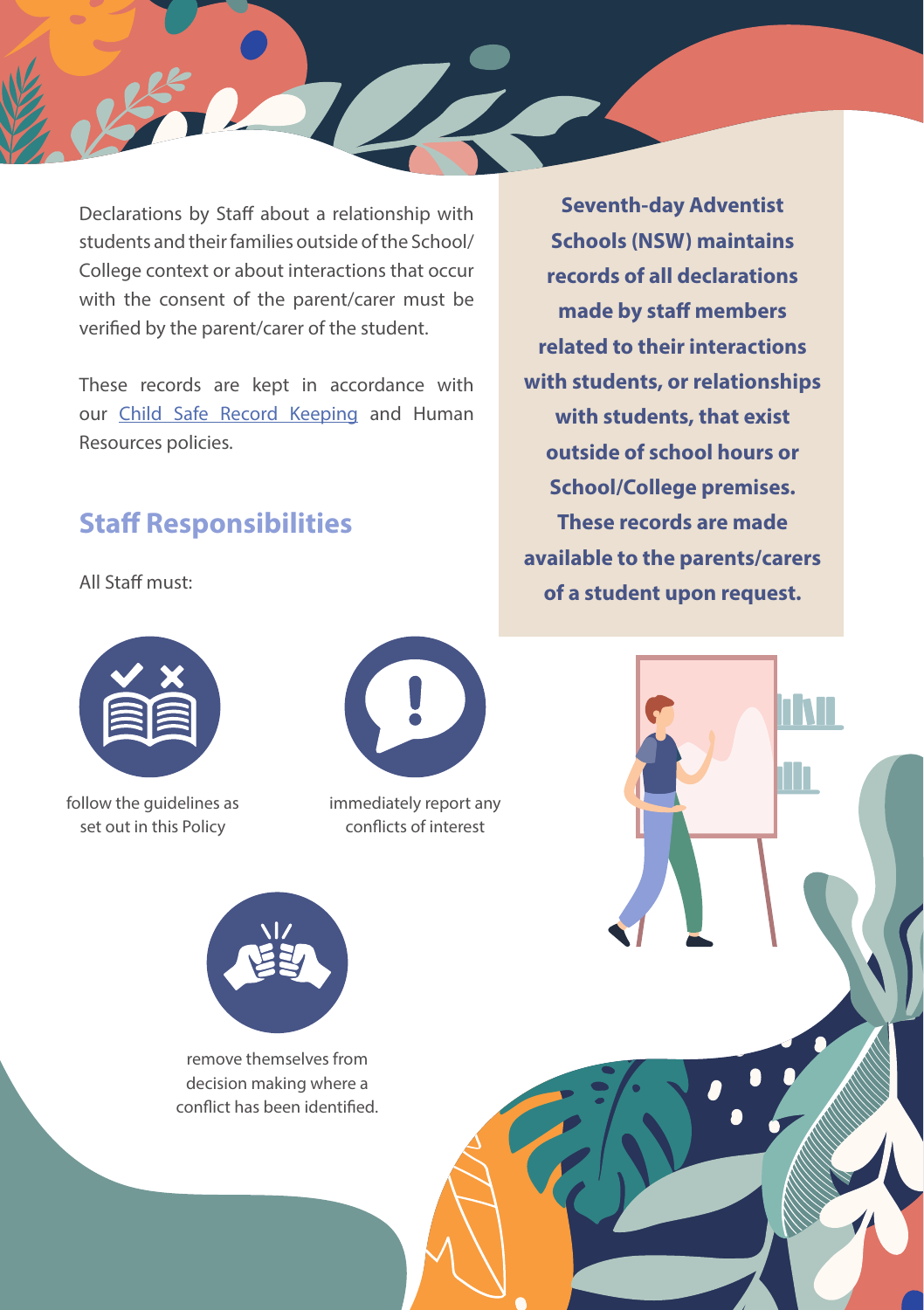#### Consequences for Breaching the Staff and Student Professional Boundaries Policy

Where a staff member breaches this Policy Seventh-day Adventist Schools (NSW) may take disciplinary action that may include (depending on the severity of the breach):











remedial education increased supervision increased supervision



the restriction of duties suspension in the case of serious breaches, termination of employment, contract or engagement

### Implementation

These guidelines are implemented through a combination of:

staff training and development in professional revelopment in professional effective management of conflicts of interest<br>conduct effective communication and incident notification procedures effective record keeping procedures initiation of corrective actions where necessary effective management of teachers engaging in inappropriate relationships with students student and parent/carer education and information